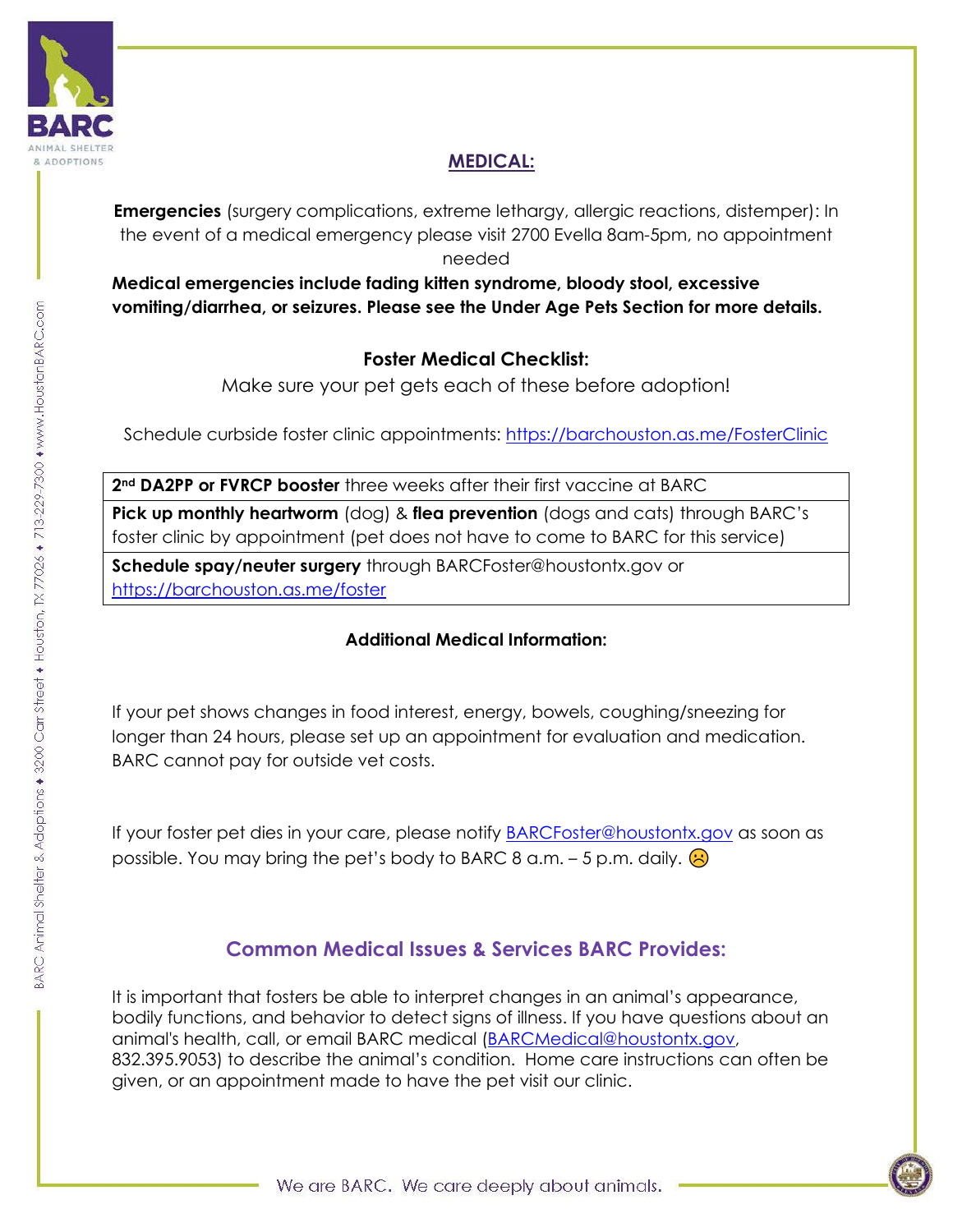

**If any of the below symptoms occur in an underage kitten or puppy for longer than 12 hours, please seek medical attention at BARC immediately during 8 a.m. - 5 p.m.**

& ADOPTIONS

#### **Possible symptoms of illness that need an appointment**

#### **Eyes**

- Yellow or green discharge
- Uneven pupil dilation concussion, seek immediate attention
- Swollen conjunctivitis, including 3rd eyelid
- White film or cloudiness over eye
- Red or blinking eyes

#### **Ears**

- Dark, flaky debris, especially in cats
- Dark, waxy discharge with yeasty smell
- Animal exhibits pain when ear is rubbed or cleaned
- Frequent scratching at ear

#### **Nose**

- Yellow or green discharge
- Scabs or skin loss
- Bleeding from nose
- Excessive sneezing
- Nose can be wet or dry. This is not necessarily an indication of illness.

#### **Mouth**

- Loss of appetite in adult animals for more than a few days, in juvenile animals for more than one day
- Increased appetite for over a week
- Vomiting, usually more than three times
- Trouble eating or chewing, painful gums or teeth
- Bright red gums
- Pale gums
- Ulcers or lacerations on gums or lips
- Excessive salivation, especially a change in the amount of salivation
- Labored breathing during rest, coughing
- Panting, with red skin and/or gums animal is too hot. Cool by taking indoors or to shady area and giving slightly salted water or electrolyte solution.

## **Skin**

- Fleas: though adult pets are treated with flea prevention when they arrive at BARC, many pets may have fleas when you pick them up. A bath with dawn dish soap (if the pet was not recently spayed/neutered) and maintaining monthly flea prevention will reduce them significantly.
	- o **Fleas can kill underage pets**. Fosters MUST bathe kittens/puppies or use a flea comb once the pets are warm at home to avoid anemia. Aim for baths lasting less than 2 minutes to maintain body temperatures. Flea combs can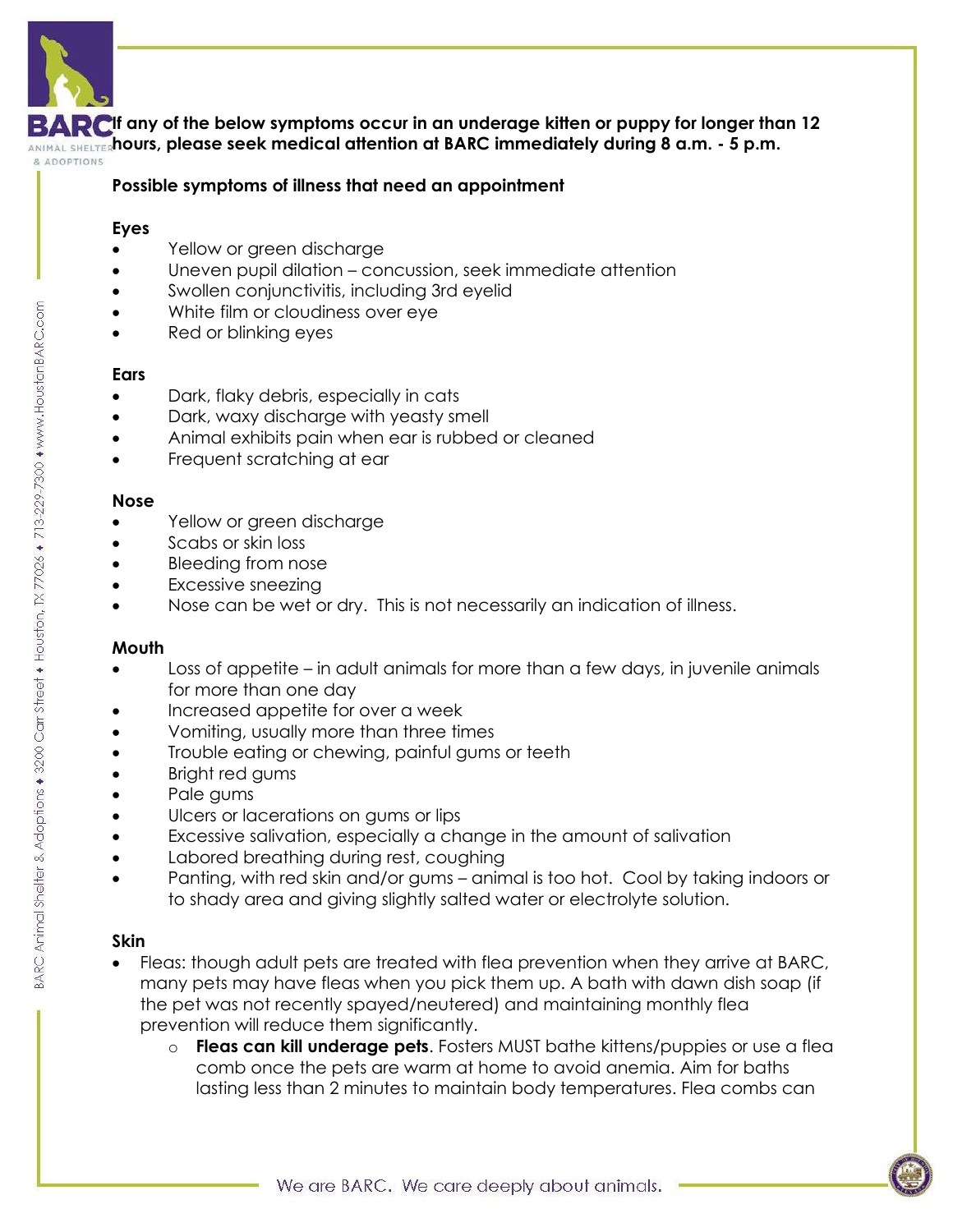

BARC Animal Shelter & Adoptions + 3200 Carr Street + Houston, TX 77026 + 713-229-7300 + www.HoustonBARC.com

be used if the pet is too vulnerable (<3 weeks old). Usually, 2 baths over several days will get rid of fleas.

- Chronic or significant fleas can be treated at BARC with capstar (oral medication) several times if necessary
	- Redness
	- **Lacerations**
	- Lumps
	- Hair loss
	- Scabs
	- Frequent scratching
	- Dehydration a dangerous condition for an animal to develop, and it will need immediate attention. Dehydration is indicated by dry skin, lack of skin elasticity, dry mucus membranes or darker, yellow-colored urine. To detect dehydration, use the following steps:
		- o Gently grasp the loose skin above the animal's shoulders or along its rib cage, lift the skin and let it drop back into place. If the skin drops back slowly or remains bunched up, the animal may be dehydrated. (Not always accurate in infant animals.)
		- o Check gums. Dry, sticky and/or pale gums could indicate dehydration.

# **Anal/Genital Area**

- Bloody diarrhea, liquid diarrhea seek immediate medical attention. Diarrhea is a common ailment among young/underage animals. Young animals are more severely affected by diarrhea than adults. They should be closely observed because their condition could quickly become life threatening. Diarrhea left unchecked can kill a young animal very quickly. Watch your young fosters carefully. Check for recurrent bouts of diarrhea, blood or mucus in the feces, foreign material in the feces and frequency of defecation.
- No bowel movement for more than 48 hours
- No urination for more than 24 hours, especially in male cats
- Discoloration/changes in feces
- Tapeworms are very common in foster pets. If your pet has tapeworms (small, ricelike segments in poop), please schedule a clinic appointment

# **Gait**

- Sudden lameness/limping that doesn't improve with rest within 24 hours.
- Animal experiences pain upon walking or handling.
- Decreased activity, limpness, and crying for more than 15 minutes can be signs of hypothermia or hypoglycemia.

## **Behavior**

- **Lethargic**
- Poor appetite